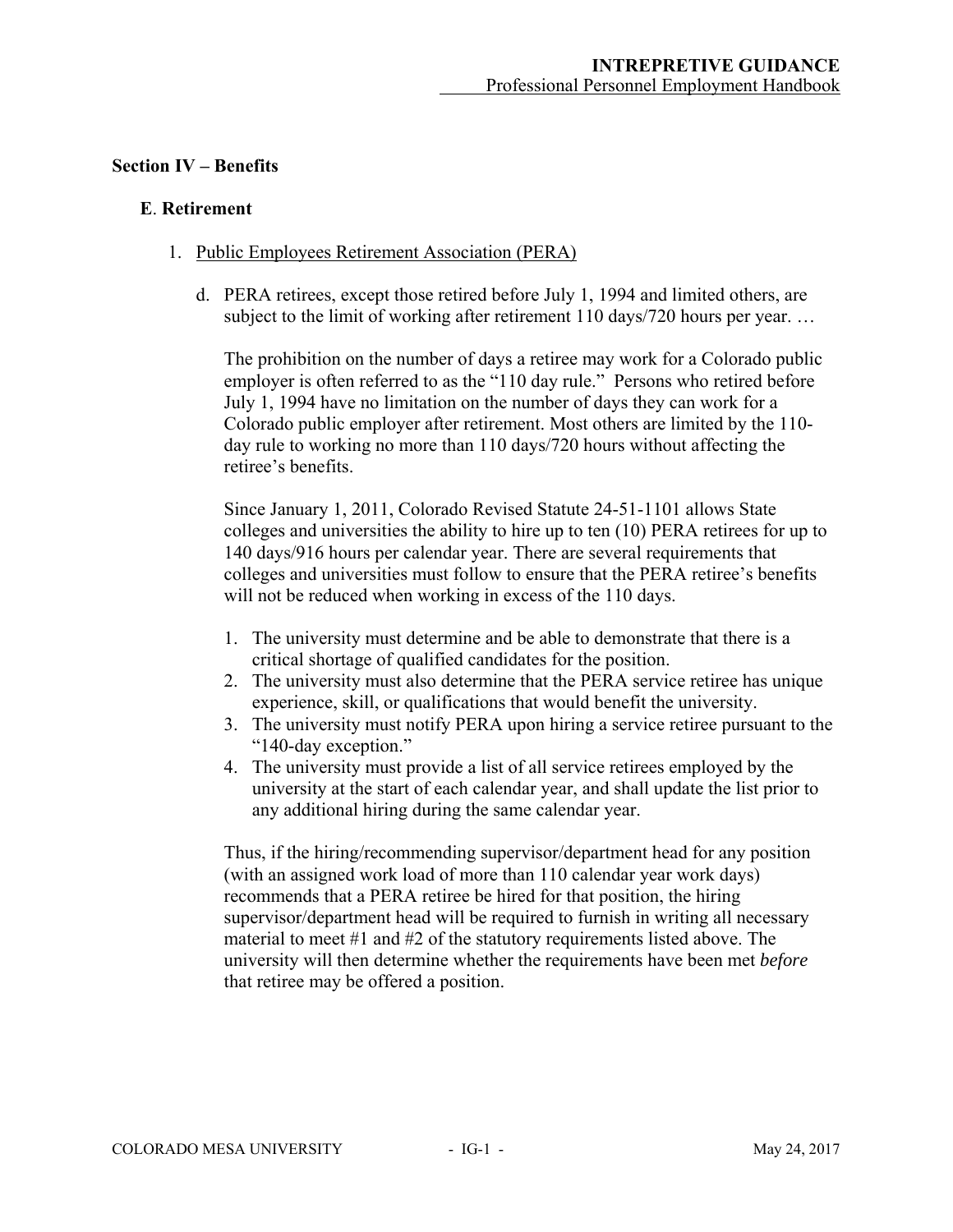# **Section VI – Evaluation of Faculty for Reappointment, Tenure, Promotion and Post-tenure Review**

# **A. Performance Evaluation**

4. Basic Contractual and Professional Responsibilities.

This section provides examples of the basic contractual and professional responsibilities of a faculty member at Colorado Mesa University. Responsibilities are not limited to those listed, but are only representative of some of the faculty member's responsibilities.

Subparagraph (a): Faculty have a large window of time between fall and spring semesters. This time is part of their contract and it is assumed that faculty are working on non-teaching responsibilities during this time period (i.e. scholarship, service, advising). The department head is responsible for determining whether the faculty is satisfactorily meeting their responsibilities during this time period. Professional development seminars and workshops, advising sessions, and department meetings may also occur during this time frame and it is up to the department head to determine expectations for faculty attendance at these activities.

Subparagraph (b): Teaching is a primary responsibility of faculty. Faculty is expected to be in every scheduled class, absent an emergency preventing his or her participation. An emergency is a sudden crisis requiring action: an unexpected and sudden event that must be dealt with urgently, a time when action must be taken to avoid complete disaster or breakdown.

In the event of such an emergency, the faculty member must provide "timely notice" to the Department Head that he or she is unable to participate in class. The faculty member must give notice to allow sufficient time to secure a replacement instructor for the class the faculty member is unable to conduct or to notify students of class cancellation. Only in the event of a sudden emergency (i.e. automobile accident or similar disaster) will failure to give "timely notice" be excused.

5. General Evaluation Criteria: The Teacher-Scholar Philosophy at Colorado Mesa University: The Teacher-Scholar statement articulates the faculty's relationship to students, peers, and the larger community and describes the role of faculty at Colorado Mesa University.

The Teacher-Scholar combines a passion for excellent teaching with an enthusiasm for scholarly and creative endeavors and a desire to serve the program, department, academic discipline, institution, and community. This combination creates a university culture that celebrates critical inquiry, intellectual curiosity, and creative expression.

• Teacher-Scholars engage students in scholarship in ways that develop rigorous critical thinking.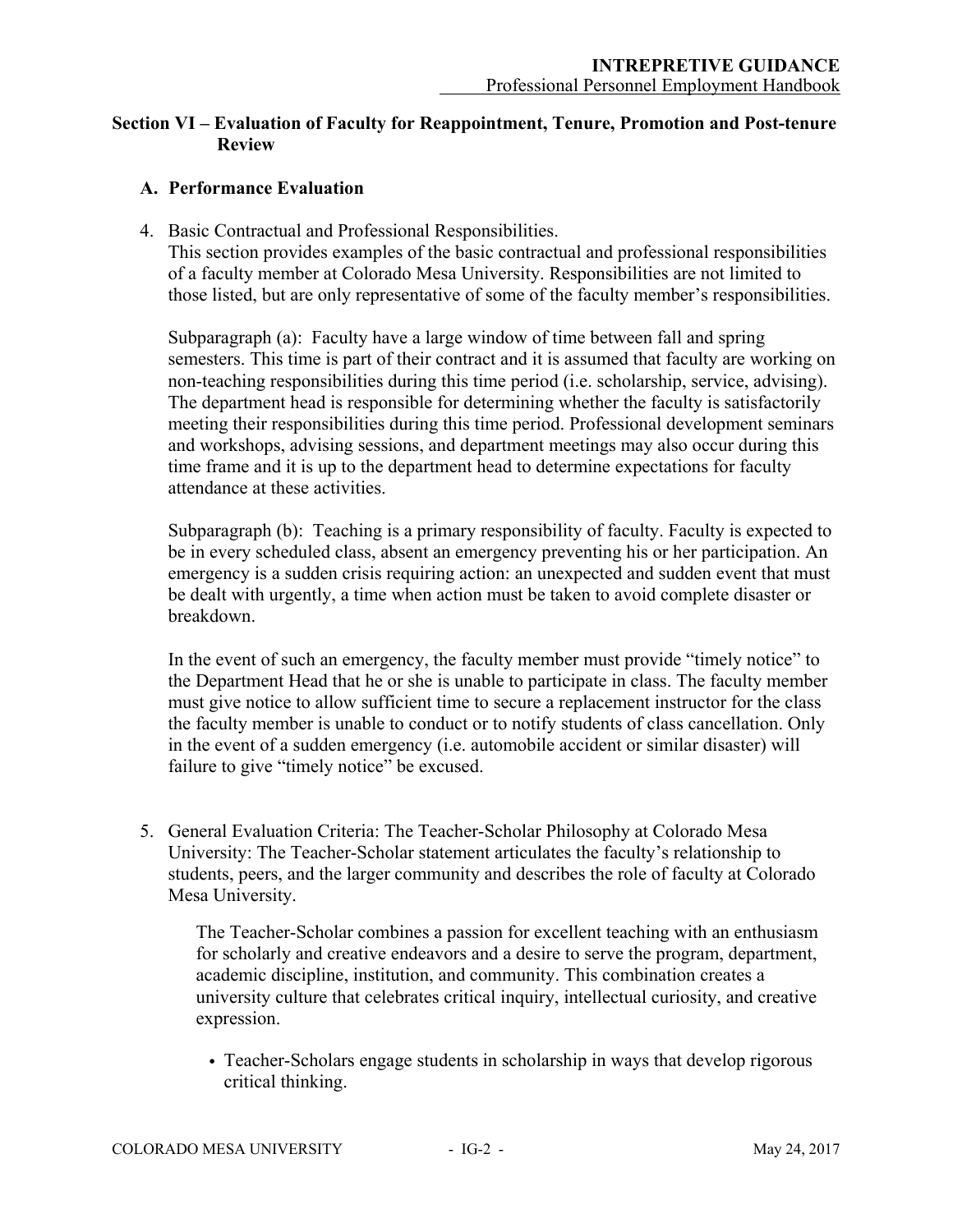- Teacher-Scholars promote life-long learning by sustaining a culture of intellectual inquiry and by serving as role models, mentors, and guides for students, peers, and local communities.
- Teacher-Scholars integrate inquiry and knowledge into their teaching and continually reflect on and evaluate their teaching strategies.

Broadly defined, Teacher-Scholars engage in scholarship when they contribute to an on-going conversation within and across disciplines, building on and responding to what others have discovered, all with an eye on rigor and fairness.

These scholarly endeavors can take many forms, including:

- creating new knowledge;
- investigating, applying, communicating, and evaluating existing knowledge;
- creating, exhibiting, and performing creative works;
- evaluating discipline pedagogy;
- applying disciplinary knowledge in the community;
- engaging in professional activities that advance the discipline.

Faculty who commit to excellence in teaching, scholarship, and service create a rich learning environment for peers, staff, and students. By involving students in their scholarly and creative work, Teacher-Scholars develop their expertise and enrich the learning experience for students in a variety of learning environments. Serving helps faculty understand the needs and aspirations of their students, colleagues, and community. The interaction of teaching, scholarly and creative expression, and service elevates faculty's importance and supports Colorado Mesa University's responsibility to serve the larger community.

8. Subparagraph a.6). The process for collecting feedback on the work of the Academic Department Heads (ADH) will occur in September, with feedback solicited on half of the ADHs each year. Doing so at this time of the year allows for a newly-appointed ADH to complete a year before feedback is collected. Collecting feedback on alternating years allows time for ADHs to address items noted in the previous feedback cycle. The Vice President for Academic Affairs will send a message about the process to the appropriate department faculty by September 1, with September 20 as the deadline for input.

The feedback instrument is based on criteria that can be observed by department faculty members, though not all faculty members will necessarily observe all survey items. In instances where a faculty member has not observed a particular activity, s/he should indicate "not observed." Faculty members have the option of submitting only written feedback in the spaces provided in each area for which feedback is requested. The feedback will be collected using an electronic survey form. Statistical summaries will be generated by staff in the Office of Institutional Research, but a minimum number of responses will be required for results to have validity. Numeric and written feedback will